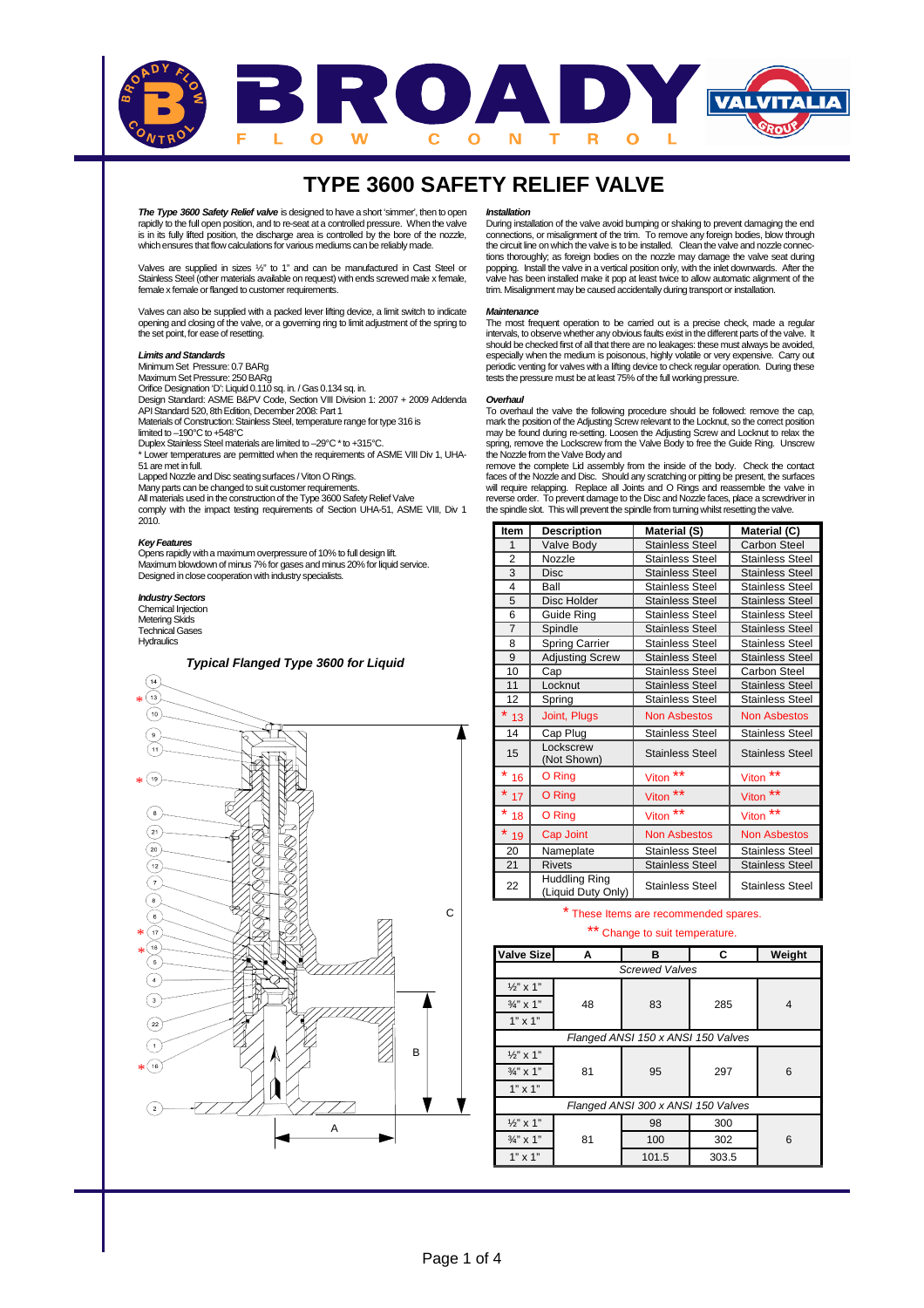**Category IV Safety Accessory**



л **Application** 地震 . . .<br>Suitable for compressed air, gas, water, oil and steam servic



Operation<br>The set pressure can be varied as required by compressing or relaxing the spring using the adjusting screw:

Clockwise turns compress the spring increasing the set pressure. Anti-clockwise turns relax the spring decreasing the set pressure. 4. Loosen Locknut (11) (fitted to Adjusting Screw (9)

**Lifting and Handling**<br>Wooden cases should be lifted using either a Fork Lift<br>Vehicle or a Crane with adequate Safety Approved<br>slings applied to carry the weight, which will be<br>evenly distributed within the case.

**Important:** All manual handling operations should be carried out in compliance with the Manual Handling Operations Regulations 1992 (SI 1992/2793) (EC Directive 90/269/EEC).



**Storage**<br>Valves with Screwed ends shall have plugs fitted in their connections to prevent ingress of dirt etc. Flanged valves shall have their bores blanked off.

We recommend that plugs/blanks be removed immediately prior to installation.



1 When a newvalve leaves Broady Flow Control, it has been<br>manufactured and tested by trained and experienced personnel.<br>When you remove a valve from your system and perform the<br>maintenance tasks that are outlined herein, y

Do **not** attempt to accomplish these tasks without adequate trainingand understandingof thevalve operation.

2.Anyandall statedor impliedwarranties that arein effect during the purchase of a newBroadyvalvearenull and void once the valvehas been disassembled bysomeone other thanapproved Broadypersonnel.

3. The contents of this document are subject to change without notice.



**Safety Warning!** Discharge from outlet may be violent and must not be allowed to create a hazard to persons or

# **Testing Annual Checks:**

It is recommended that the following tests be carried out before installation of the valve: Seat tightness and set pressure.

Connect valve inlet to a pressure vessel in which pressure may be raised gradually and measured by means of a precision pressure gauge.

### **Seat Tightness Test Lapping the Disc**

Should the leakage exceed the stated value, refer to table "Faults in Operation" (Fig. 2) The valve outlet should be fitted with an appropriately sized leakage detector (see Fig. 1) in accordance with API 527. Raise inlet pressure to 90% of set pressure and check that not more than 40 air bubbles per minute pass through the water.



Check that valve starts opening at required set pressure (refer to Valve Nameplate for correct value). Changes outside the stated tolerances must be corrected by varying the spring compression using the Adjusting Screw (9).

To regulate the set pressure: Operation to Test Rights and Test Rights and Test Rights and Test Rights and O-ring (16), and Test Rights and O<br>1. Fit valve to Test Rig with no pressure on valve inlet. [Unscrew Nozzle (2), lift off Body(1) and O-ring (1

3. Prevent Disc Holder (5) rotating by holding Spindle (7) with screwdriver in slot on Spindle end.

5. Adjust using Adjusting Screw (9) until the desired set pressure is achieved. Do not allow Disc Holder (5) to rotate.

6. Reassemble Cap (10). **Note:** For each successive set pressure check; Locknut (11)

**must** be tightened.



定 **Installation and Commissioning**<br>It is most important that the pipeline and valve<br>connections be clean and free from dirt, scale, etc. Avoid bumping or shaking valve to prevent misalignment of trim and damage to flange faces.

Fit valve in pipeline with flow direction as indicated by arrow cast on valve body; with inlet down and Adjusting Screw in

It is also advisable to fit a stop valve on high-pressure side of line. vertical position above pipeline.

Uniformly tighten fasteners securing valve connections to pipework. Use inlet and outlet pipework as short as possible and of dimensions equal to the valve connections.

Secure outlet pipework in order to reduce vibration and avoid strain on outlet flange.

Avoid elbows with small curvature radii on the outlet pipe: for high temperature gas and vapour discharge, use expan

joints. After valve has been installed, make it pop at least twice to allow automatic alignment of trim.



**Regular Checks:**  Check at regular intervals for signs of obvious faults.

When valve is fitted with lifting device, vent periodically (at least three or four times a year) to check operation. During these tests, the pressure must be at least 75% of the full working pressure. Leakages must be repaired immediately, especially when the medium is poisonous, highly volatile or very explosive.

Examine annually for signs of defect, damage or deterioration. Give special attention to contact/seating faces. If damaged, these must be re-machined and lapped in.

**Test Equipment** Springs should be replaced if there is any sign of deterioration. All parts should move freely in their respective guides. **Note:** Quote the unique valve serial number when ordering spare

parts.

Use a cast iron or plate glass block of suitable size, with a perfectly smooth and flat surface. Apply a small quantity of lapping compound to smooth surface of block. Pass Disc (3) across smooth surface in a figure of eight movement. Lift Disc periodically away from block so that lapping compound may flow from edges towards centre.

Lapping the Nozzle Seat<br>Use a cast iron or plate glass block of suitable size; check that it and a compound to smooth surface of block. Pass Nozzle seating  $\frac{5 \text{ Os} \times \text{Os} \times \text{Os}}{2 \text{Os} \times \text{Os}}$ surface across smooth surface in a figure of eight movement. During lapping operation, make sure no foreign matter is on either lapped surface or block.

**Note:** Lapped parts must be carefully cleaned before assembling, to remove every trace of lapping compound.





**Dismantling: Note:- Small Loose Parts in Valve** 1. Remove Cap and Joint (10 & 19).

2. Measure position of the Adjusting screw (9) and record for re-assembly purposes.

- 3. Slacken Locknut (11) and unscrew Adjusting screw (9).
- 
- 2.  $R$  and  $R$  and  $R$  and  $R$  and  $R$  and  $R$  and  $R$  from Disc holder(5).

7. Remove Disc Holder(5), Spindle(7) & O-ring(17) from valve. 8. Remove Guide Ring(6),O-ring(18),Spring Carriers(8) & Spring(12) from Body(1) by firmly tapping Body on a clean wooden surface to knock out Guide Ring(6).

**Note:** Replace all Joints & O-Ring with new ones.



**Reassembly:**  do so will result in an explosion.

Clean the trim thoroughly throughout. Lubricate Adjusting Screw, Spring Carrier and all threads with graphite grease. To prevent damage to Disc/Nozzle faces, hold Spindle (7) with screwdriver in the slot on the Spindle end whilst turning Adjusting Screw(9) & compressing Spring(12) Carry out the operations listed for disassembly in reverse, taking care to avoid scratching lapped surfaces.





Recommended spare parts



## BROADY FLOW CONTROL LIMITED

English Street, Kingston-Upon-Hull, East Yorkshire, HU3 2DU. Telephone: 01482 619601 Fax: 01482 619701 Email: sales@broady.co.uk Website: www.broady.co.uk

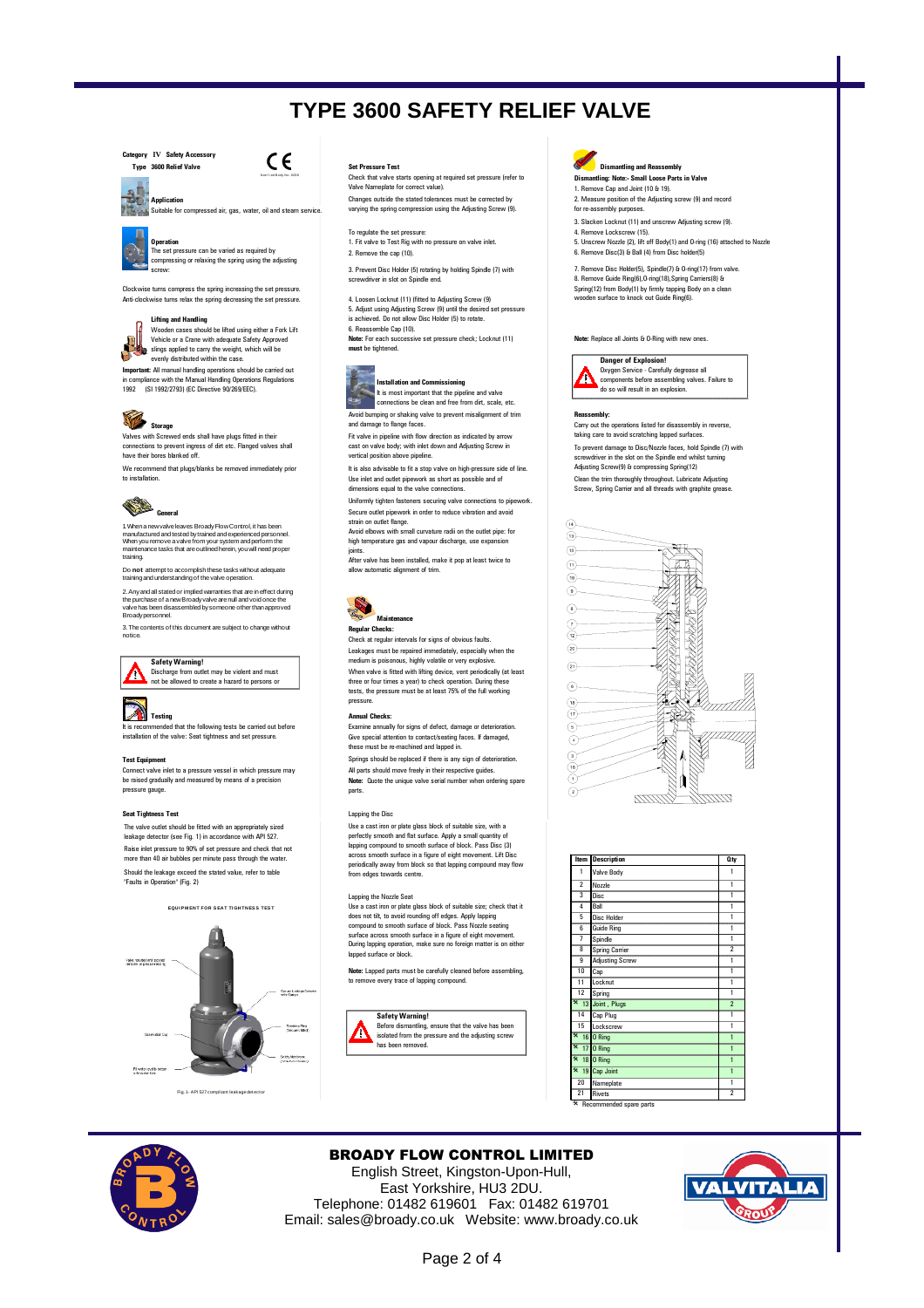**Fig. 2 - Faults in Operation**

| <b>FAULT</b>                                  | CAUSES                                                             | <b>SOLUTIONS</b>                                                                                                                                                                                                |
|-----------------------------------------------|--------------------------------------------------------------------|-----------------------------------------------------------------------------------------------------------------------------------------------------------------------------------------------------------------|
| Leakage                                       | (1) Presence of foreign matter between<br>seat and disc            | (1) Discharge valve once or twice<br>consecutively. Should leakage continue,<br>disassemble valve and clean trim.                                                                                               |
|                                               | (2) Scratching or pitting on seat surface                          | (2) Disassemble valve, grind and lap seat.                                                                                                                                                                      |
|                                               | (3) Valve used with a medium other than<br>specified when ordering | (3) Lap seat and disc more finely if the valve<br>originally ordered for liquid service is<br>used with gas                                                                                                     |
|                                               | (4) Valve not mounted vertically.                                  | (4) Correct installation.                                                                                                                                                                                       |
| Discharge at incorrect<br>pressure            | (1) Variable back pressure                                         | (1) Check that discharge takes place in piping,<br>whose dimensions are equal to or greater<br>than those of the outlet connections of the<br>valve, and that the discharge piping is free<br>from obstruction. |
|                                               | (2) Back pressures different from<br>specified when ordered        | (2) The valve must be re-calibrated.<br>correcting the spring compression for the<br>revised set pressure.                                                                                                      |
|                                               | (3) Loosening of lock nut on spring<br>adjusting screw.            | (3) Tighten lock nut after re-calibrating the<br>valve.                                                                                                                                                         |
|                                               | (4) Poor trim alignment.                                           | (4) Discharge the valve 2 or 3 times to allow<br>self-alignment of the trim.                                                                                                                                    |
| Chatter (rapid opening<br>and closing cycle). | (1) Blowdown ring incorrectly adjusted.                            | (1) Ensure that the blowdown ring is in the lowest<br>position for liquid service. For valves used on<br>gas; regulate suitably.                                                                                |
|                                               | (2) Insufficient discharge capacity.                               | (2) Check that the discharge piping is not too long.<br>Check that the valve is not undersized.                                                                                                                 |



| <b>Broady Flow Control Limited.</b> |  |
|-------------------------------------|--|
| English Street.                     |  |
| Kingston upon Hull,                 |  |
| East Yorkshire.                     |  |
| <b>HU3 2DU.</b>                     |  |
| www.broady.co.uk                    |  |
| Telephone: 01482 619600             |  |
| Facsimile: 01482 619700             |  |

**EC DECLARATION OF CONFORMITY** 

PRESSURE EQUIPMENT DIRECTIVE (PED) 97/23/EC **CONSERVANCE CONSERVATION**<br>
We hereby declare that, in compliance with the above Directive, the product(s) detailed<br>
below have been manufactured in accordance with conformity assessment modules  $B + D$ <br>
Type examination' a

**Product Description - Safety Accessory** 

Product Reference - Type 3600 Safety Relief Valve

**Comprising - Not Applicable** 

erial Number - Not Applicable Applicable Standards - API RP520 Edition 7/ASME Section 8, Division 1

Other Applicable Directives - Not Applicable

Polacción Signed: R. S. Moulds Name: Position Managing Director 06/07/2010 Date:



| Item                    | <b>Description</b>                  | <b>Qty</b>              |
|-------------------------|-------------------------------------|-------------------------|
| 1                       | Valve Body                          |                         |
| $\overline{2}$          | Nozzle                              |                         |
|                         | Disc                                |                         |
| 4                       | Rall                                |                         |
| 5                       | <b>Disc Holder</b>                  |                         |
| 6                       | <b>Guide Ring</b>                   |                         |
| 7                       | Spindle                             | 1                       |
| $\overline{\mathbf{g}}$ | Spring Carrier                      | $\overline{2}$          |
| $\overline{9}$          | <b>Adjusting Screw</b>              | 1                       |
| $\overline{10}$         | Cap                                 | 1                       |
| 11                      | Locknut                             | 1                       |
| $\overline{12}$         | Spring                              | 1                       |
|                         | * 13 Joint, Plugs                   | $\overline{\mathbf{z}}$ |
| $\overline{14}$         | Cap Plug                            | 1                       |
| $\overline{15}$         | Lockscrew                           | 1                       |
|                         | $\overline{\ast}$ 16 0 Ring         | ٢                       |
| $\overline{\mathbf{x}}$ | <b>17 0 Ring</b>                    | 1                       |
| $\overline{\mathbf{x}}$ | <b>18 0 Ring</b>                    | 1                       |
|                         | * 19 Cap Joint                      |                         |
| 20                      | Nameplate                           | 1                       |
| $\overline{21}$         | Rivets                              | $\overline{2}$          |
| 22                      | Huddling Ring (Liquid Service Only) | 1                       |

\* Recommended spare parts



## BROADY FLOW CONTROL LIMITED

 $\left(\mathbf{B}\right)$ 

English Street, Kingston-Upon-Hull, East Yorkshire, HU3 2DU. Telephone: 01482 619601 Fax: 01482 619701 Email: sales@broady.co.uk Website: www.broady.co.uk